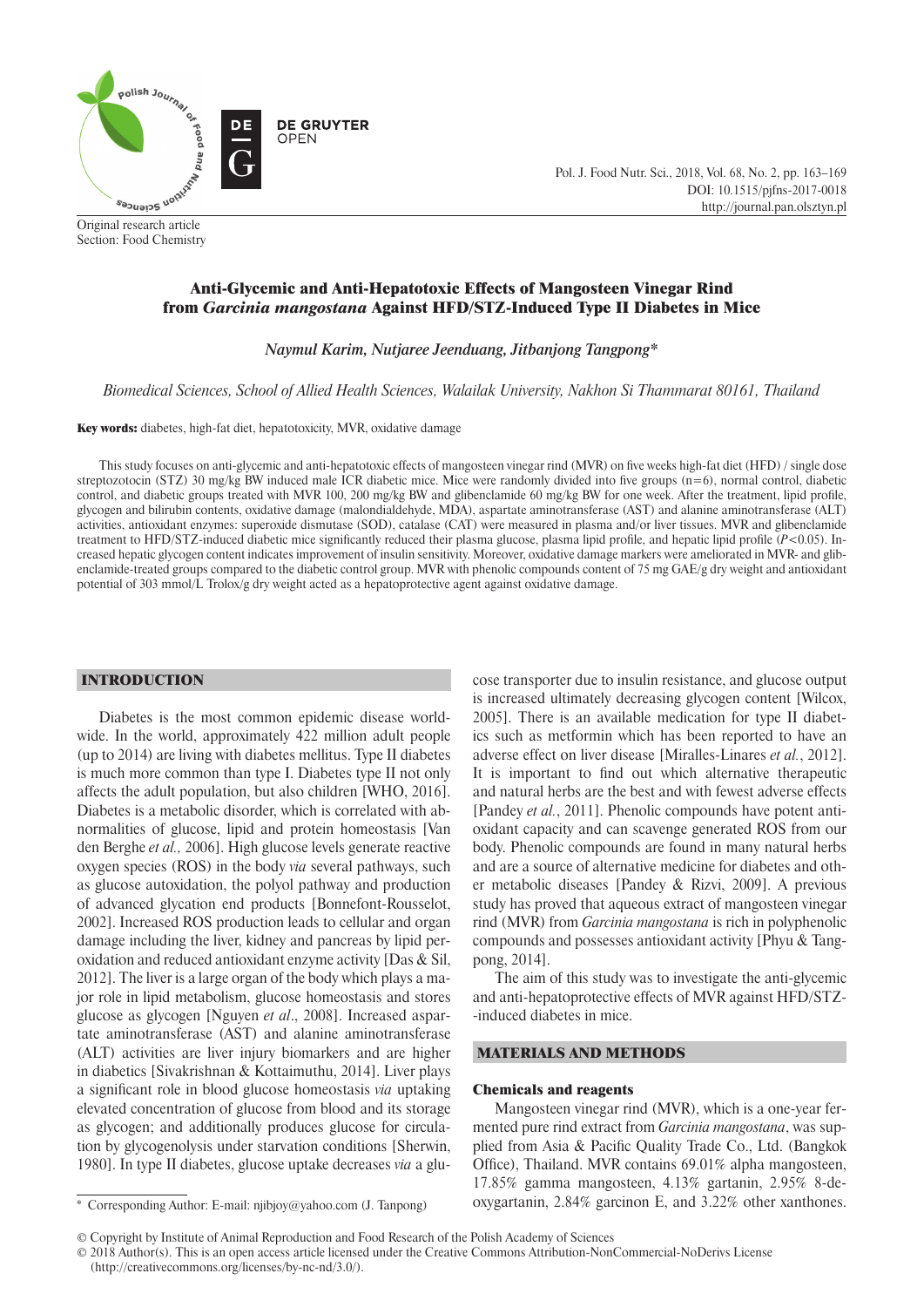This product was freeze dried under vacuum at  $-80^{\circ}$ C for 18 h using an evaporator and the % yield was calculated. Analytical grade chemicals were used for analysis which were purchased from Sigma-Aldrich Chemical Co. (St. Louis, MO, USA), Merck & Co. (Germany) and Millipore Corporation (Billerica, MA, USA) while glibenclamide was purchased from the government pharmaceutical organization (GPO, Thailand).

## Total phenolics content and total antioxidant capacity of MVR

Total phenolics content of MVR was evaluated by the Folin-Ciocalteu's method [Kaisoon *et al.*, 2011]. Briefly, 12.5  $\mu$ L of MVR of different concentrations (0.1–1.0 mg/mL) and the control (water, instead of MVR) were added to a 96 well microplate followed by 12.5  $\mu$ L of Folin-Ciocalteu's phenol reagent. After 5 min, 125  $μ$ L of a 7.5% sodium carbonate  $(Na_2CO_3)$  solution was added to the mixture, which was left for 30 min. Then, its absorbance was recorded at 765 nm using a microplate reader (Multiskan GO, Thermo Fisher Scientific, Waltham, MA, USA). Gallic acid (0-100 mg/L) was used as a standard. The total phenolics content was calculated on the basis of response linear regression obtained from the curve of the standard and expressed as the gallic acid equivalents per g dry weight of MVR (mg GAE/g dry weight).

Total antioxidant capacity of MVR was determined by the ABTS assay [Re *el al.,* 1999]. ABTS<sup>\*+</sup> was produced by reacting 7 mmol/L ABTS in  $H_2O$  with 4.9 mmol/L potassium persulfate  $(K_2S_2O_8)$ , stored in the dark for 12–18 h. The ABTS<sup>\*+</sup> solution was diluted to give an absorbance of  $0.750\pm0.025$  at 734 nm. Briefly, 180  $\mu$ L of the ABTS<sup>++</sup> solution was added to 20  $\mu$ L of different concentrations of MVR (0.1–1.0 mg/mL). The absorbance was recorded at 734 nm and the extent of decolonization was calculated as a percentage reduction in absorbance. Different concentrations of Trolox were used for constructing the standard curve, and the total antioxidant capacity was expressed as mmol/L of Trolox equivalent per gram of dry weight (mmol/L Trolox/g dry weight).

#### Maintenance of animals

Fifty-four ICR adult male mice (6 weeks old, 25–30 g) were purchased from the National Laboratory Animal Center, University, Salaya district, Nakhon Pathom. The animals were allowed access to water and food *ad libitum* one week before the start of the treatment with a constant room temperature of  $23 \pm 2$ °C, relative humidity of  $55 \pm 10$  %, ventilation and a 12 h light/dark cycle [Jarukamjorn *et al.*, 2011]. Experimental animal protocols were approved by the Animal Care and Use Committee of the Walailak University (No.002/2015).

### Study design

Mice were divided into two groups, the control group  $(n=6)$  received a normal diet while the groups fed a high-fat diet (n=24) received high-fat food (60% normal diet, 12% lard oil, 12% sugar, 8% yolk powder, 6% peanut powder, 1% milk powder, and 1% water) for up to five weeks. After five weeks, diabetes was induced by intraperitoneal streptozotocin injection (STZ, 30 mg/kg BW) to overnight fasted high-fat fed mice (diabetic mice, DM). MVR at doses of 100, 200 mg/kg BW and glibenclamide at 60 mg/kg BW were orally administered at 8.00–9.00 am for one week. The experiments were broken into independent groups (n=6 per group) as follows:

- Group 1: Untreated normal control (received normal saline)
- Group 2: Diabetic control (received normal saline)
- Group 3: DM+ MVR (100 mg/kg BW)
- Group 4:  $DM + MVR$  (200 mg/kg BW)
- Group 5: DM+ glibenclamide (60 mg/kg BW).

## Sample collection

After the treatment, mice from all groups were fasted overnight and anesthetized by sodium nembutal (65 mg/kg BW). Blood was obtained *via* a left ventricular puncture and perfused with ice-cold saline, pH 7.4. The liver was collected and preserved at  $-30^{\circ}$ C for further analysis. The liver tissue was homogenized in cold 0.1% TCA solution, 10% HClO<sub>3</sub> and PBS, pH 7.4, using protease inhibitors (leupeptin, pepstatin, and aprotinin) prior to centrifugation at  $13,500 \times g$ for 15 min at 4°C, and the supernatant was separated for analysis.

#### Biochemical assay

Plasma glucose, lipid profile (triglyceride (TG), total cholesterol (TC), high density lipoprotein (HDL), low density lipoprotein (LDL), liver function test (aspartate aminotransferase (AST), alanine aminotransferase (ALT), total bilirubin) were examined using commercially automated chemicals from Biosystems (Costa Brava, Barcelona), Stanbio Laboratory (Boerne, USA) and Thermo Scientific (Waltham, MA USA) using photometric methods. Lipids were extracted from the liver tissue using the Bligh  $&$  Dyer extraction method [Bligh] & Dyer, 1959]. Afterwards, 0.4 mL of extracted lipids were placed in a glass tube and 0.5 mL of 2% triton X-100 in chloroform was added. The mixture was evaporated in the dryer at  $55-60$ °C and resolved in 0.5 mL of deionized water. Then, the sample was incubated at  $37^{\circ}$ C for 15 min using a shaking water bath. The contents of triglycerides and cholesterol with its fractions were measured using a Stanbio Laboratory (Boerne, USA) reagent kit [Carr *et al.*, 1993].

## Determination of oxidative stress and antioxidant markers

The malondialdehyde (MDA) levels of plasma and liver tissue were measured as a lipid peroxidation marker according to previously described methods [Ceci *et al.*, 2014; Goulart *et al.*, 2005]. The antioxidant enzyme defense system markers, superoxide dismutase (SOD) and catalase (CAT), from the liver tissue were measured by the pyrogallol autoxidation [Marklund & Marklund, 1974] and  $H_2O_2$  decomposition methods [Takahara *et al*., 1960].

## Determination of liver tissue glycogen content

Liver tissue glycogen was extracted following Bennett *et al.* [2007] with a slight modification. Concisely, 100 mg of liver were homogenized in 1 mL of  $10\%$  HClO<sub>3</sub> and sonicated for 1 min. The mixture was centrifuged at  $13,500 \times g$  for 15 min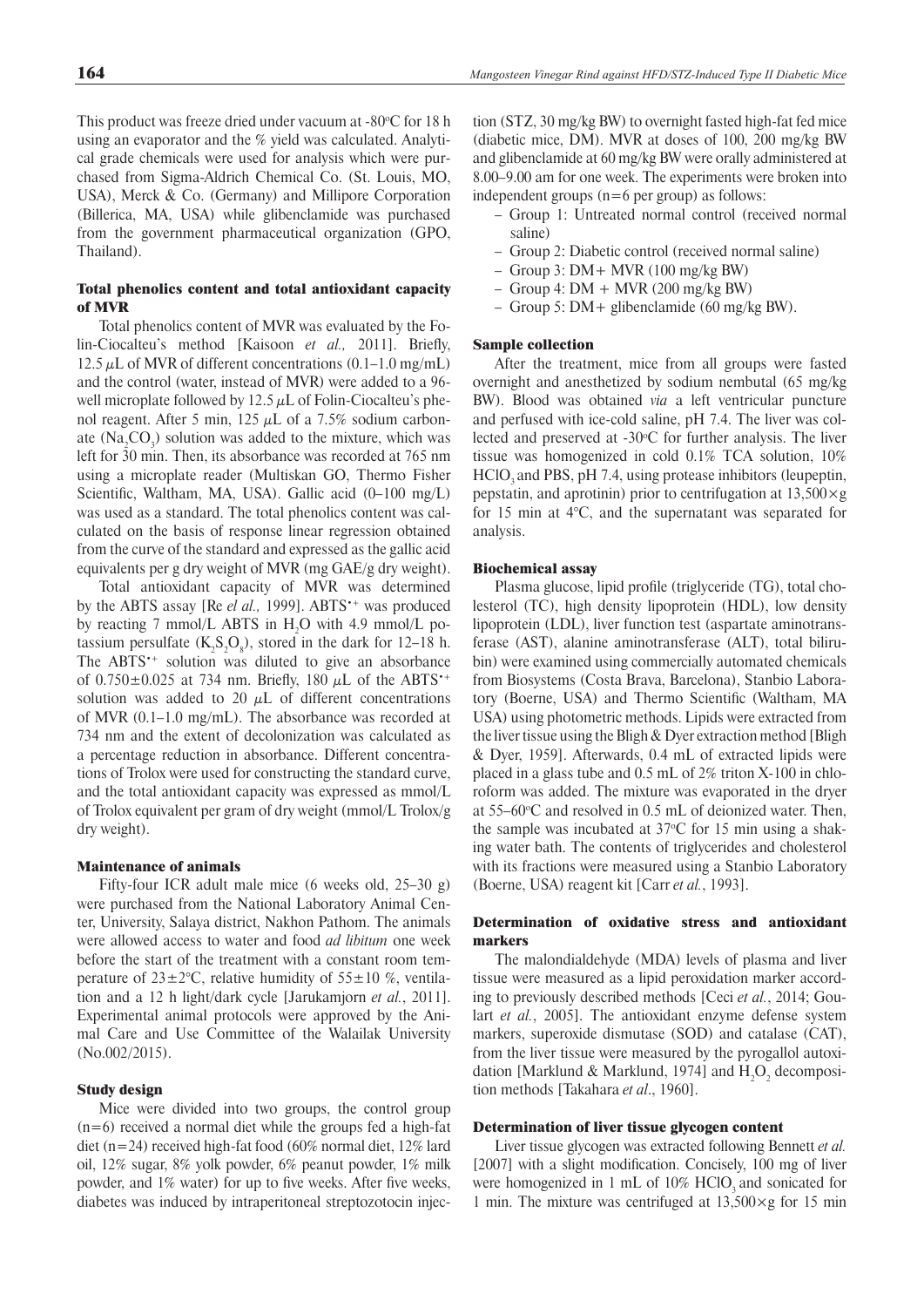and separated from the supernatant into new tubes. The resultant pellet was homogenized again in 1 mL of  $10\%$  HClO<sub>3</sub> using a sonicator for 1 min. After centrifugation at  $13,500 \times g$  for 15 min, the supernatant was added to the previous supernatant. Then, 2.5 mL of ethanol was properly mixed with the supernatant and centrifuged at  $3000 \times g$  for 15 min. The supernatant was carefully discarded and the glycogen was resolved in 1 mL of distilled water. The total glycogen content was measured following the phenolsulfuric acid method using a microplate reader (Multiskan GO, Thermo Fisher Scientific, Waltham, MA, USA) [Bennett *et al.*, 2007; Masuko *et al.*, 2005].

### Statistical analysis

The data are expressed as mean  $\pm$  standard error of the mean (SEM); differences were considered to be statistically significant at  $P < 0.05$ . Data were analyzed by one-way analysis of variance (One-way ANOVA) and multiple comparisons of groups were done by Tukey's post hoc test using a commercially-available statistic software package (SPSS for Windows, V. 17.0 Chicago, USA).

### **RESULTS**

# Total phenolic content and total antioxidant capacity of MVR

The content of total phenolics of MVR was  $75\pm1.7$  mg GAE/g dry weight. MVR was characterized by the scavenging activity against ABTS•+. Total antioxidant capacity of MVR was  $303 \pm 20$  mmol/L Trolox/g dry weight. The antioxidant capacity of rind extract is comparatively higher that of the other pants of mangosteen [Lim *et al*., 2013].

## Effect of MVR on mice body weight and plasma glucose level

Mice were fed with HFD for five weeks and a single dose STZ (IP) 30 mg/kg BW led to significantly (*P*<0.05) increased mice body weight compared to the normal control. However, one-week treatments were able to reduce HFD-induced mice



FIGURE 1. Glucose level in HFD/STZ induced type 2 diabetic mice (DM) model. Data are expressed as mean  $\pm$  SEM ( $n = 6$ ).  $\frac{aP}{0.05}$  *versus* Normal control; b *P*<0.05 *versus* Diabetic control.

TABLE 1. Effect of mango vinegar rind (MVR) on mice body weight (BW) before and after treatment.

| Group                                            | <b>Before</b>        | After                | Weight<br>gain $(\%)$ |  |
|--------------------------------------------------|----------------------|----------------------|-----------------------|--|
| Normal control                                   | $41 \pm 0.7$         | $42 \pm 0.7$         | 2.20                  |  |
| Diabetic control                                 | $51 \pm 2.9^{\circ}$ | $51 \pm 1.7^{\circ}$ | 1.50                  |  |
| $DM+MVR$<br>$100 \text{ mg/kg BW}$               | $48 \pm 1.8^a$       | $48 \pm 1.2^a$       | $-0.42$               |  |
| $DM+MVR$<br>$200 \frac{\text{mg}}{\text{kg BW}}$ | $50 \pm 1.0^{\circ}$ | $50 \pm 1.1^a$       | $-0.04$               |  |
| $DM +$ glibenclamide<br>$60 \text{ mg/kg BW}$    | $50 \pm 2.0^{\circ}$ | $48 \pm 1.8^a$       | $-4.62$               |  |

DM – diabetic mice. Data are expressed as mean ± SEM (*n* = 6). Data were analyzed by one-way analysis of variance (ANOVA) followed by the Turkey's post hoc test. a *P*<0.05 *versus* Normal control.

body weight (Table 1). Similarly, mice belonging to HFD/STZ 30 mg/kg BW group had a significantly  $(P<0.05)$  higher plasma glucose than the control group. MVR 100, 200 mg/kg BW and glibenclamide 60 mg/kg BW treatments led to the diabetic mice having significantly  $(P<0.05)$  reduced glucose levels as shown in Figure 1.

### Effect of MVR on glycogen content

Liver glycogen storage showed less tissue resistance. In this study, the diabetic control group had a significantly (*P*<0.05) lower glycogen content in their liver tissue compared to the normal control group. However, MVR 100, 200 mg/kg BW and glibenclamide 60 mg/kg BW treatments showed a significantly  $(P<0.05)$  improved glycogen content in the diabetic mice, which was indicative of improved insulin sensitivity compared to the diabetic control (Figure 2).

## Effect of MVR on plasma and hepatic lipid profile

In comparison with the normal control group, the HFD/ STZ-induced diabetic groups showed significantly  $(P<0.05)$ higher TC, TG, LDL levels and lower HDL level. Treatment



FIGURE 2. Glycogen content in diabetic mice (DM) treated with MVR 100, 200 mg/kg BW and glibenclamide 60 mg/kg BW. Data are expressed as mean  $\pm$  SEM ( $n = 6$ ). *P*<0.05 *versus* Normal control; *P*<0.05 *versus* Diabetic control.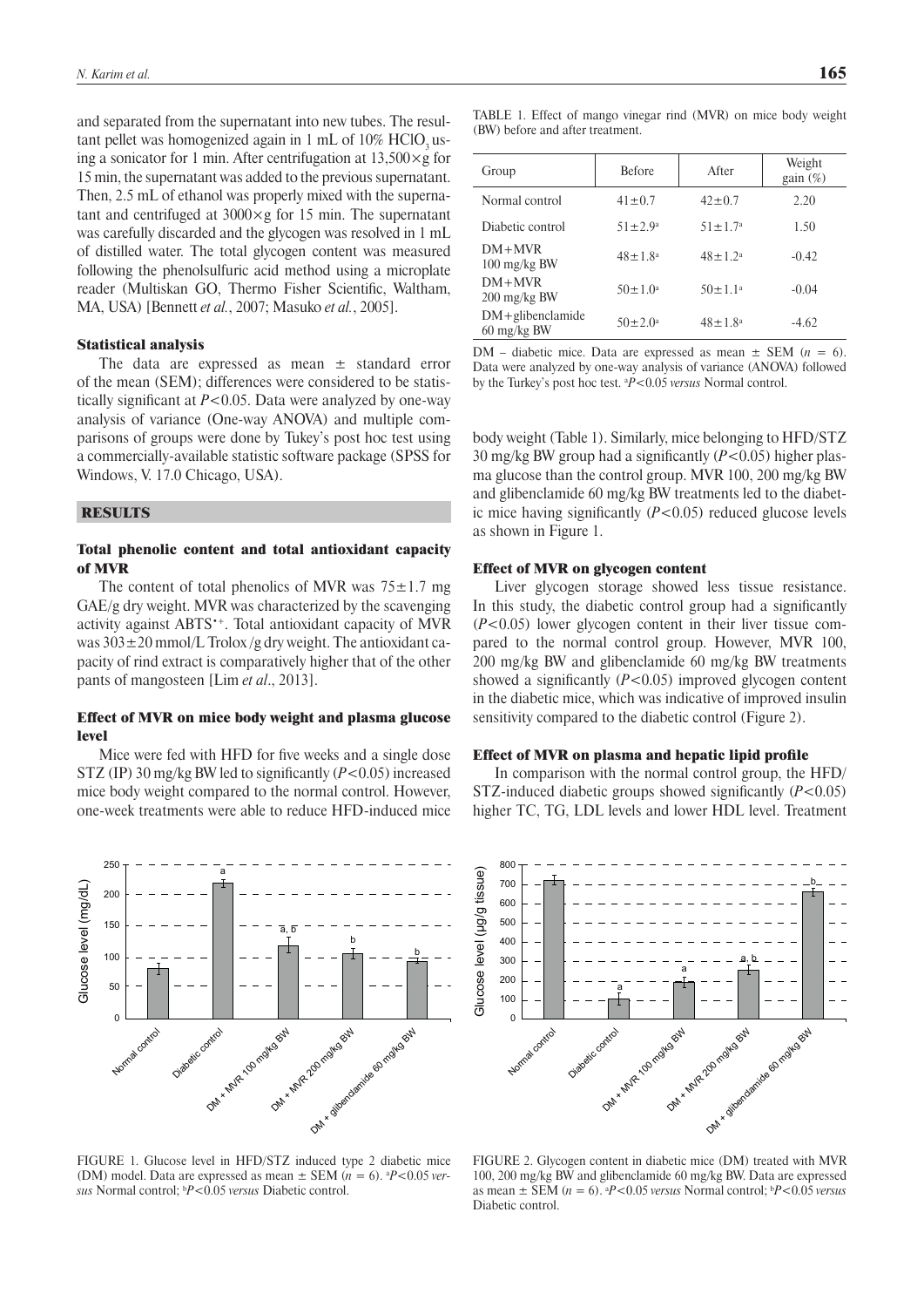|                                  |                              | Plasma                    | Liver tissue              |                       |                            |                           |
|----------------------------------|------------------------------|---------------------------|---------------------------|-----------------------|----------------------------|---------------------------|
| Group                            | $TC$ (mg/dL)                 | $TG$ (mg/dL)              | $HDL$ (mg/dL)             | $LDL$ (mg/dL)         | $TC$ (mg/dL)               | $TG \, (mg/dL)$           |
| Normal control                   | $120 \pm 8.3$                | $48 \pm 3.3$              | $34 \pm 2.2$              | $74 \pm 4.5$          | $175 \pm 5.8$              | $67 \pm 7.8$              |
| Diabetic control                 | $240 \pm 7.6^{\circ}$        | $94 \pm 2.2^a$            | $23 \pm 0.7^{\circ}$      | $198 \pm 7.3^{\circ}$ | $227 \pm 1.3^a$            | $202 \pm 9.4^{\circ}$     |
| $DM+MVR$ 100 mg/kg BW            | $225 \pm 3.6^a$              | $68 \pm 1.0^{a,b}$        | $25 \pm 0.7^{\circ}$      | $186 \pm 3.3^{\circ}$ | $222 \pm 5.2^{\circ}$      | $128 \pm 4.2^{a,b}$       |
| $DM+MVR$ 200 mg/kg BW            | $180 \pm 5.1^{\text{a,b,c}}$ | $60 \pm 4.7$ <sup>b</sup> | $28 \pm 0.7$ <sup>b</sup> | $140 \pm 5.5^{a,b,c}$ | $212 \pm 7.0^{a,b}$        | $103 \pm 4.6^{a,b,c}$     |
| $DM +$ glibenclamide 60 mg/kg BW | $132 \pm 6.9^b$              | $53 \pm 3.7$ <sup>b</sup> | $34 \pm 1.0^b$            | $88 \pm 7.3^{\rm b}$  | $180 \pm 7.7$ <sup>b</sup> | $74 \pm 4.7$ <sup>b</sup> |

TABLE 2. Effects of mangosteen vinegar rind (MVR) on plasma and hepatic lipid profile of mice model.

DM – diabetic mice; TC – total cholesterol; TG – total triglyceride; HDL – high density lipoprotein; LDL – low density lipoprotein. Data are expressed as mean ± SEM (*n* = 6). a *P*<0.05 *versus* Normal control; b *P*<0.05 *versus* Diabetic control; c *P*<0.05 *versus* MVR-treated at dose 100 mg/kg BW.

TABLE 3. Effect of mangosteen vinegar rind (MVR) on liver function markers of mice model.

| Group                            | ALT(U/L)                  | AST(U/L)             |
|----------------------------------|---------------------------|----------------------|
| Normal control                   | $36 \pm 3.8$              | $57 + 2.3$           |
| Diabetic control                 | $86 \pm 5.8^{\circ}$      | $96 \pm 3.1^a$       |
| $DM+MVR$ 100 mg/kg BW            | $56 + 3$ 1 <sup>a,b</sup> | $83 \pm 6.9^{\circ}$ |
| $DM+MVR$ 200 mg/kg BW            | $51 + 17$                 | $69+17$              |
| $DM +$ glibenclamide 60 mg/kg BW | $39 + 2.5$                | $61 \pm 0.9^b$       |

DM – diabetic mice; ALT – alanine aminotransferase; AST – aspartate aminotransferase. Data are expressed as mean  $\pm$  SEM ( $n=6$ ). *P*<0.05 *versus* Normal control; b *P*<0.05 *versus* Diabetic control.

with MVR 100, 200 mg/kg BW and glibenclamide 60 mg/ kg BW to the diabetic mice significantly  $(P<0.05)$  improved the lipid profile in plasma and liver tissue (Table 2).

### Effect of MVR on plasma liver function test

The liver function markers (ALT and AST) of male ICR mouse were consistently significantly  $(P<0.05)$  higher than in the normal control group (Table 3). When compared with the HFD/STZ-induced diabetic group, MVR 100, 200 mg/kg BW and glibenclamide 60 mg/kg BW treatments significantly (*P*<0.05) attenuated the hepatocellular damage markers ALT and AST.

## Effect ofMVR on oxidative stress marker and antioxidant enzymes activity

The lipid peroxidation of plasma and liver tissue reported as the malondialdehyde content (MDA) was significantly (*P*<0.05) higher in the diabetic group compared to the normal control group. Moreover, the bilirubin level in plasma and SOD and CAT activities in liver tissue were significantly (*P*<0.05) lower in the diabetic group compared to the normal control group. However, MVR and glibenclamide significantly (*P*<0.05) improved both antioxidant enzymes activity and MDA levels in plasma and liver tissue compared to the diabetic control group as shown in Table 4.

#### DISCUSSION

The present study provides evidence that MVR shows remarkable anti-glycemic and anti-hepatotoxic effects by improving plasma glucose levels, lipid metabolism, hepatic glycogen content and hepatic antioxidant systems in HFD/ STZ-induced type II diabetic mice. These mice had impaired insulin sensitivity with greater insulin secretion to compensate for elevated blood glucose levels similar to the obese human phenotypic condition. A low dose of streptozotocin partially destroys the pancreatic beta cell and reduces insulin secretion. Both HFD and STZ produced non-genetic and a comparatively less expensive type II diabetic model, giving effects similar to type II diabetes in human patients [Gilbert *et al.*, 2011].

*In vitro* and *in vivo* studies have proven that *Garcinia mangostana* is characterized by antioxidative and cytoprotective activities due to the presence of phenolic compounds [Phyu & Tangpong, 2014; Sattayasai *et al.,* 2013]. Several studies found that the polyphenolic compounds found in *Aegle marmelos*, *Commiphora mukul*, green tea, cinnamon and ginger have hepatoprotective properties in different animal models [Elgawish *et al.*, 2015; Ismail, 2014; Ramesh *et al.*, 2015; Suriyamoorthy *et al.*, 2014]. HFD/STZ induction produces high glucose levels in diabetic mice [Li *et al.*, 2014], leading to oxidative damage and induced hepatotoxicity [Berdja *et al.,* 2016; Cordero-Herrera *et al.*, 2015]. In this study, HFD/ STZ-induced diabetic model had significantly  $(P<0.05)$ higher glucose levels than the normal control group. However, the MVR is able to reduce plasma glucose significantly (*P*<0.05) compared to the diabetic control group (Figure 1) due to the presence of phenolics which show free radical scavenging activity. Morin, a flavonoid was shown to display the antioxidant activity against high-glucose-induced oxidative stress by mediating apoptosis in primary rat hepatocytes [Kapoor & Kakkar, 2012].

Additionally, long term high-fat feeding initiated dyslipidemia and ROS generation in the HFD/STZ-induced diabetic mouse model. Phenolic compounds of MVR, likewise in the previous study concerning vanillic acid [Chang *et al.*, 2015] and phenolic-rich extract of white ginseng [Lee *et al.*, 2013], showed hypolipidemic and antioxidant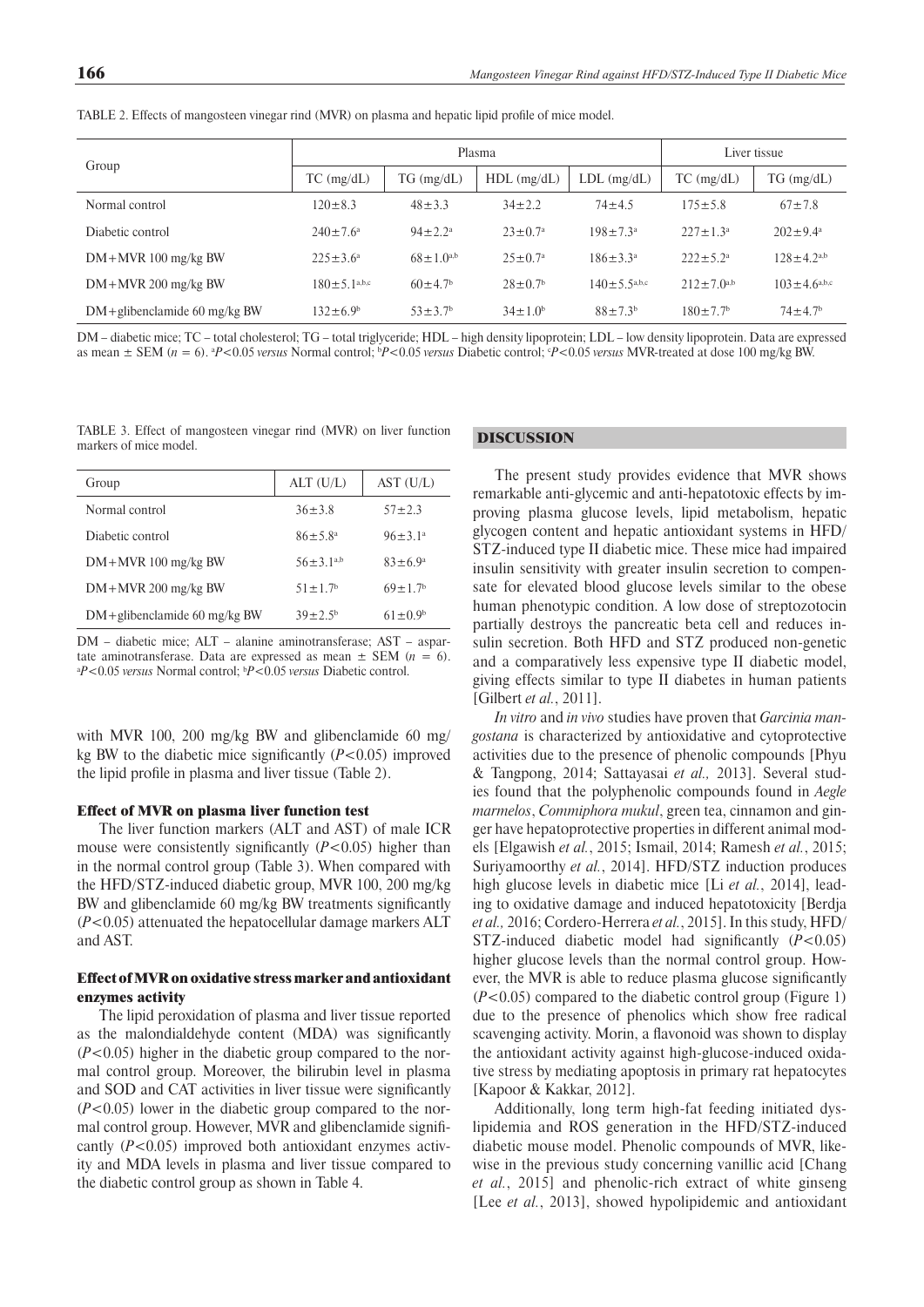|  |  |  |  |  | TABLE 4. Effect of mangosteen vinegar rind (MVR) on oxidative stress markers and antioxidant levels of mice model. |  |  |  |  |  |
|--|--|--|--|--|--------------------------------------------------------------------------------------------------------------------|--|--|--|--|--|
|--|--|--|--|--|--------------------------------------------------------------------------------------------------------------------|--|--|--|--|--|

|                                  | Plasma                     |                       | Liver tissue                    |                               |                                 |  |
|----------------------------------|----------------------------|-----------------------|---------------------------------|-------------------------------|---------------------------------|--|
| Group                            | Bilirubin<br>(mg/dL)       | <b>MDA</b><br>(nM/ml) | <b>MDA</b><br>$(nM/g)$ protein) | <b>SOD</b><br>$(U/g$ Protein) | <b>CAT</b><br>$(K/mg)$ protein) |  |
| Normal control                   | $0.51 \pm 0.08$            | $2 \pm 0.1$           | $35 \pm 2.8$                    | $64 \pm 8.6$                  | $85 \pm 5.4$                    |  |
| Diabetic control                 | $0.22 \pm 0.02^{\text{a}}$ | $7 \pm 0.3^{\circ}$   | $183 \pm 3.6^a$                 | $22 \pm 2.5^{\circ}$          | $27 \pm 3.4^{\circ}$            |  |
| $DM+MVR$ 100 mg/kg BW            | $0.31 \pm 0.04$            | $4 \pm 0.3^{a,b}$     | $118 \pm 8.3^{a,b}$             | $26 \pm 7.2^{\circ}$          | $51 \pm 4.2^{a,b}$              |  |
| $DM+MVR$ 200 mg/kg BW            | $0.33 \pm 0.03^b$          | $3 \pm 0.2^{a,b,c}$   | $74 \pm 8.7^{a,b,c}$            | $40 \pm 4.2^b$                | $67 \pm 2.8$ <sup>b,c</sup>     |  |
| $DM +$ glibenclamide 60 mg/kg BW | $0.46 \pm 0.04^b$          | $2 \pm 0.2^b$         | $56 \pm 7.6^{a,b}$              | $55 \pm 5.0^{\circ}$          | $77 \pm 1.5^{\rm b}$            |  |

DM – diabetic mice; MDA – malondialdehyde; SOD – superoxide dismutase; CAT – catalase. Data are expressed as mean ± SEM (*n* = 6). a *P*<0.05 *versus* Normal control;  ${}^{\text{b}}P$  < 0.05 *versus* Diabetic control;  ${}^{\text{c}}P$  < 0.05 *versus* MVR-treated at dose 100 mg/kg BW.

properties and were reducing hyperlipidemic markers (TC, TG, LDL), and increasing plasma HDL levels. Moreover, the oxidative stress marker (MDA) and activity of antioxidant enzymes SOD and CAT were improved. Consequently, we found that MVR significantly  $(P<0.05)$  ameliorated the plasma and hepatic lipid profile (Table 2) and oxidative damage (Table 4) in the HFD/STZ-induced diabetic type II model (*P*<0.05) compared to the untreated diabetic control group. We also found that MVR increased the glycogen content in the liver tissue of HFD/STZ diabetic mice indicating increased insulin sensitivity. High glucose levels were stored in the liver and muscle tissue with the help of insulin using a glucose transporter. As a result, the hepatic glycogen content in the HFD/STZ-induced diabetic control group significantly reduced  $(P<0.05)$  compared to the normal control group, which was indicative of tissue insulin resistance [Bhandari *et al.*, 2013]. Treatment with MVR and glibenclamide would be able to restore glycogen content indicating tissue glucose uptake and hepatic glucose production [Moore *et al.*, 2012].

Furthermore, AST and ALT, the enzymatic markers of liver cell damage, showed increased activity under these type II diabetic conditions compared to the normal control group. Furthermore, the plasma total bilirubin followed the same pattern with the hepatotoxic enzymatic markers (AST and ALT) and antioxidant enzyme markers (SOD, CAT); though all the values were within the normal range (Table 4). MVR-treated HFD/STZ diabetic mice showed higher bilirubin levels than the non-treated HFD/STZ diabetic mice. Recently, bilirubin levels have been reported to increase insulin sensitivity by regulating metabolism and reducing cholesterol level [Liu *et al.*, 2015]. Increased bilirubin levels are associated with the antioxidant enzyme hemeoxygenase-1 activity and may explain the versatile cellular protection [McCarty *et al.*, 2013]. Taken together, MVR may be able to improve liver function by maintaining the AST and ALT levels, and improving bilirubin levels with complicated type II diabetic patients and our HFD/STZ-induced diabetes type II model [Idris *et al.*, 2011]. The present study provides evidence that MVR acts as a hepatoprotective agent against oxidative damage, which is at least partly due to its phenolic compounds and antioxidant capacity.

## **CONCLUSION**

In the present study we evaluated the anti-glycemic and anti-hepatotoxic effects of MVR. We used glibenclamide as a standard to compare the anti-glycemic and anti-hepatotoxic effects of MVR on diabetic mice. MVR from *Garcinia mangostana* and glibenclamide treatments improved the levels of glucose, hepatic glycogen, lipid profile, oxidative stress, antioxidant enzyme activity and liver function biomarkers of HFD/STZ-induced type II diabetic mouse models compared to untreated diabetic control group. Besides this, MVR high dose showed comparatively potent effects than the MVR low dose. The presence of phenolic compound in MVR extract exhibited antioxidant capacity, evaluated by *in vitro* study. It can protect tissues from cellular oxidative damage by scavenging hyperglycemia-induced free radicals and improve tissue glucose uptake. MVR may be a potential dietary supplement for hyperglycemia and hyperlipidemia patients. Further studies are still needed to clarify the underlying mechanisms.

### RESEARCH FUNDING

This study was supported by the Thailand Toray Science Foundation (TTSF) Research Grants and in part by the Walailak University, Thailand.

### CONFLICT OF INTERESTS

All authors declare no conflict of interest.

#### REFERENCES

- 1. Bennett L.W., Keirs R.W., Peebles E.D., Gerard P.D., Methodologies of tissue preservation and analysis of the glycogen content of the broiler chick liver. Poult. Sci., 2007, 86, 2653–2665.
- 2. Berdja S., Smail L., Saka B., Neggazi S., Haffaf E., Benazzoug Y., Kacimi G., Boudarene L., Bouguerra S.A., Glucotoxicity induced oxidative stress and inflammation *in vivo* and *in vitro* in *Psammomys obesus*: involvement of aqueous extract of *Brassica rapa rapifera*. Evid. Based Complement. Altern. Med., 2016, 2016, art. No. 3689208.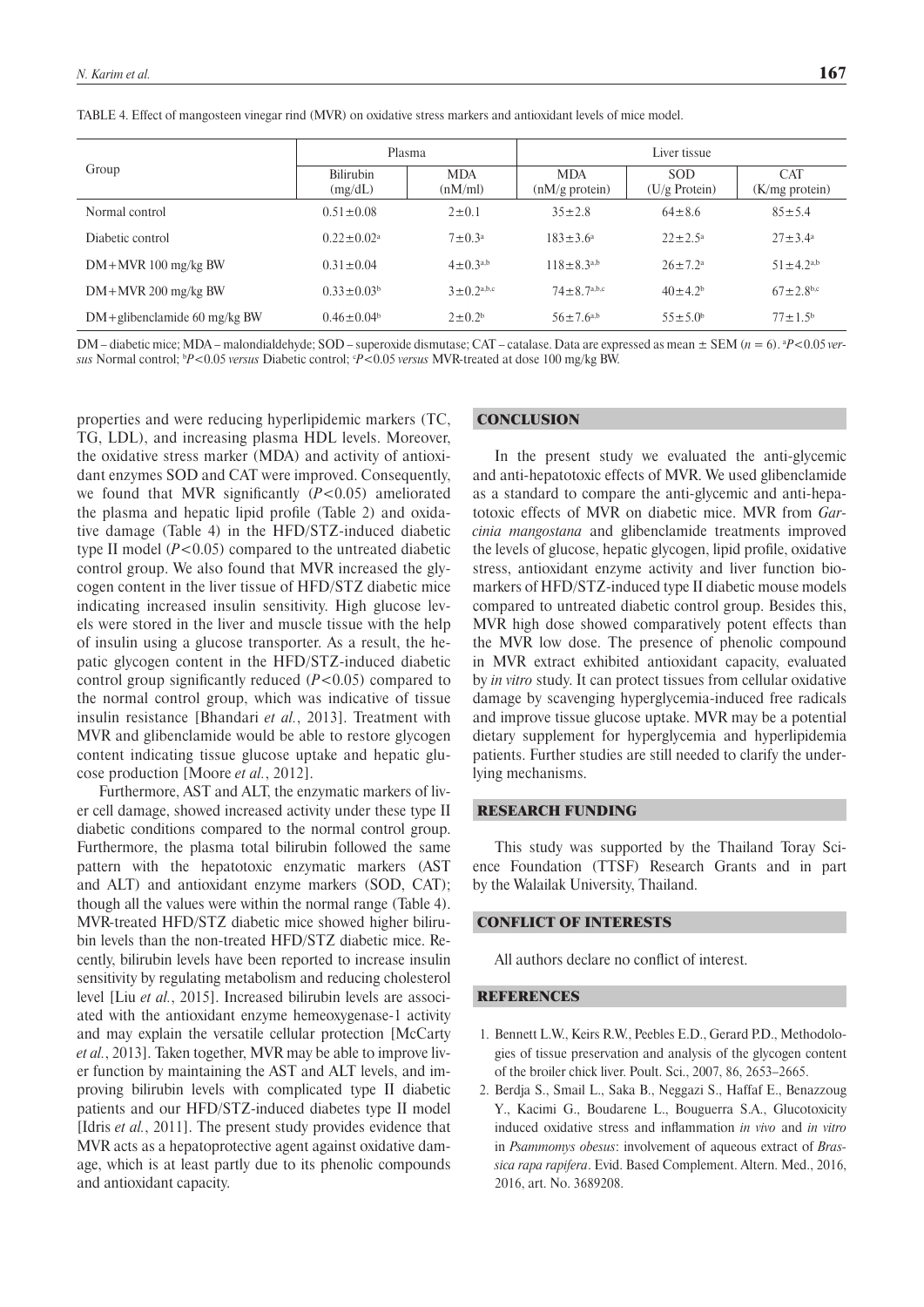- 3. Bhandari U., Chaudhari H.S., Khanna G., Najmi A.K., Antidiabetic effects of *Embelia ribes* extract in high fat diet and low dose streptozotocin-induced type 2 diabetic rats. Front Life Sci., 2013, 7, 186–196.
- 4. Bligh E.G., Dyer W.J., A rapid method of total lipid extraction and purification. Can. J. Biochem. Physiol., 1959, 37, 911-917.
- 5. Bonnefont-Rousselot D., Glucose and reactive oxygen species. Curr. Opin. Clin. Nutr. Metab. Care, 2002, 5, 561–568.
- 6. Carr T.P., Andresen C.J., Rudel L.L., Enzymatic determination of triglycerides, free cholesterol and total cholesterol in tissue lipid extracts. Clin. Biochem., 1993, 26, 39–42.
- 7. Ceci R., Valls M.R.B., Durantin G., Dimauro I., Quaranta F., Pittaluga M., Sabatini S., Caserotti P., Parisi P., Parisi A., Caporossia D., Oxidative stress responses to a graded maximal exercise test in older adults following explosive-type resistance training. Redox Biol., 2014, 2, 65–72.
- 8. Chang W.C., Wu J.S.B., Chen C.W., Kuo P.L., Chien H.M., Wang Y.T., Shen S.C., Protective effect of vanillic acid against hyperinsulinemia, hyperglycemia and hyperlipidemia *via* alleviating hepatic insulin resistance and inflammation in high-fat diet (HFD)fed rats. Nutrients, 2015, 7, 9946–9959.
- 9. Cordero-Herrera I., Martin M.A., Goya L., Ramos S., Cocoa flavonoids protect hepatic cells against high-glucose-induced oxidative stress: relevance of MAPKs. Mol. Nutr. Food Res., 2015, 59, 597–609.
- 10. Das J., Sil P.C., Taurine ameliorates alloxan-induced diabetic renal injury, oxidative stress-related signaling pathways and apoptosis in rats. Amino Acids, 2012, 43, 1509–1523.
- 11. Elgawish R.A.R., Rahman H.G.A., Abdelrazek H.M.A., Green tea extract attenuates CCl<sub>4</sub>-induced hepatic injury in male hamsters via inhibition of lipid peroxidation and p53-mediated apoptosis. Toxicol. Rep., 2015, 2, 1149–1156.
- 12. Gilbert E.R., Fu Z., Liu D., Development of a nongenetic mouse model of type 2 diabetes. Exp. Diab. Res., 2011, 2011, 416254.
- 13. Goulart M., Batoreu M.C., Rodrigues A.S., Laires A., Rueff J., Lipoperoxidation production and thiol antioxidant in chromium exposed worker. Mutagenesis, 2005, 20, 311–315.
- 14. Idris A.S., Mekky K.F.H., Abdalla B.E.E., Ali K.A., Liver function tests in type 2 Sudanese diabetic patients. Int. J. Nutr. Metab., 2011, 2, 17–21.
- 15. Ismail N.S., Protective effects of aqueous extracts of cinnamon and ginger herbs against obesity and diabetes in obese diabetic rat. World J. Dairy Food Sci., 2014, 9, 145–153.
- 16. Jarukamjorn K., Lao-ong T., Chatuphonprasert W., Diabetic induction in experimental mouse model. Thai Pharm. Health Sci J., 2011, 6, 229–39, [http://ejournals.swu.ac.th/index.php/ pharm/article/view/2463/2481].
- 17. Kaisoon O., Siriamornpun S., Weerapreeyakul N., Meeso N., Phenolic compounds and antioxidant activities of edible flowers from Thailand. J. Funct. Foods, 2011, 3, 88–99.
- 18. Kapoor R., Kakkar P., Protective role of morin, a flavonoid, against high glucose induced oxidative stress mediated apoptosis in primary rat hepatocytes. PLoS One, 2012, 7, 41663.
- 19. Lee L.S., Cho C.W., Hong H.D., Lee Y.C., Choi U.K., Kim Y.C., Hypolipidemic and antioxidant properties of phenolic compound-rich extracts from white ginseng (*Panax ginseng*) in cholesterol-fed rabbits. Molecules, 2013, 18, 12548–12560.
- 20. Li X., Xu Z., Jiang Z., Sun L., Ji J., Miao J., Zhang X., Li X., Huang S., Wang T., Zhang L., Hypoglycemic effect of catalpol

on high-fat diet/streptozotocin-induced diabetic mice by increasing skeletal muscle mitochondrial biogenesis. Acta Biochim. Biophys. Sin., 2014, 46, 738–748.

- 21. Lim Y.S., Lee S.S.H., Tan B.C., Antioxidant capacity and antibacterial activity of different parts of mangosteen (*Garcinia mang*ostana Linn.) extracts. Fruits, 2013, 68, 483–489.
- 22. Liu J., Dong H., Zhang Y., Cao M., Song L., Pan Q., Bulmer A., Adams D.B., Dong X., Wanga H., Bilirubin increases insulin sensitivity by regulating cholesterol metabolism, adipokines and PPARγ levels. Sci. Rep., 2015, 5, 9886.
- 23. Marklund S., Marklund G., Involvement of the superoxide anion radical in the autooxidation of pyrogallol and a convenient assay for superoxide dismutase. Eur. J. Biochem., 1974, 47, 469–474.
- 24. Masuko T., Minami A., Iwasaki N., Majima T., Nishimura S., Lee Y.C., Carbohydrate analysis by a phenol-sulfuric acid method in microplate format. Anal. Biochem., 2005, 339, 69–72.
- 25. McCarty M.F., Serum bilirubin may serve as a marker for increased heme oxygenase activity and inducibility in tissues--a rationale for the versatile health protection associated with elevated plasma bilirubin. Med. Hypotheses, 2013, 81, 607–610.
- 26. Miralles-Linares F., Puerta-Fernandez S., Bernal-Lopez M.R., Tinahones F.J., Andrade R.J., Gomez-Huelgas R., Metformin- -induced hepatotoxicity. Diab. Care, 2012, 35, 21.
- 27. Moore M.C., Coate K.C., Winnick J.J., An Z., Cherrington A.D., Regulation of hepatic glucose uptake and storage *in vivo*. Adv. Nutr., 2012, 3, 286–294.
- 28. Nguyen P., Leray V., Diez M., Serisier S., Bloc'h J.L., Siliart B., Dumon H., Liver lipid metabolism. J. Anim. Physiol. Anim. Nutr. (Berl)., 2008, 92, 272–283.
- 29. Pandey A., Tripathi P., Pandey R., Srivatava R., Goswami S., Alternative therapies useful in the management of diabetes: a systematic review. J. Pharm. Bioallied Sci., 2011, 3, 504–512.
- 30. Pandey K.B., Rizvi S.I., Plant polyphenols as dietary antioxidants in human health and disease. Oxid. Med. Cell Longev., 2009, 2, 270–278.
- 31. Phyu M.P., Tangpong J., Neuroprotective effects of xanthone derivative of *Garcinia mangostana* against lead-induced acetylcholinesterase dysfunction and cognitive impairment. Food Chem. Toxicol., 2014, 70, 151–156.
- 32. Ramesh B., Sainath S.B., Karuna R., Sreenivasa Reddy S., Manjunatha B., Sudhakara G., Sasi Bhusana Rao B., Saralakumari D., Effect of *Commiphora mukul* gum resin on hepatic and renal marker enzymes, lipid peroxidation and antioxidants status in pancreas and heart in fructose fed insulin resistant rats. Beni-Suef Univ. J. Basic Appl. Sci., 2015, 4, 269–278.
- 33. Re R., Pellegrini N., Proteggente A., Pannala A., Yang M., Rice- -Evans C., Antioxidant activity applying an improved ABTS radical cation decolorization assay. Free Radic. Biol. Med., 1999, 26, 1231–1237.
- 34. Sattayasai J., Chaonapan P., Arkaravichie T., Soi-ampornkul R., Junnu S., Charoensilp P., Samer J., Jantaravinid J., Masaratana P., Suktitipat B., Manissorn J., Thongboonkerd V., Neungton N., Moongkarndi P., Protective effects of mangosteen extract on  $H_2O_2$ -induced cytotoxicity in SK-N-SH cells and scopolamineinduced memory impairment in mice. PLoS One, 2013, 8, 85053.
- 35. Sherwin R.S., Role of liver in glucose homeostasis. Diab. Care, 1980, 3, 261–265.
- 36. Sivakrishnan S., Kottaimuthu A., Hepatoprotective activity of ethanolic extract of aerial parts of *Albizia procera* roxb (Benth.)